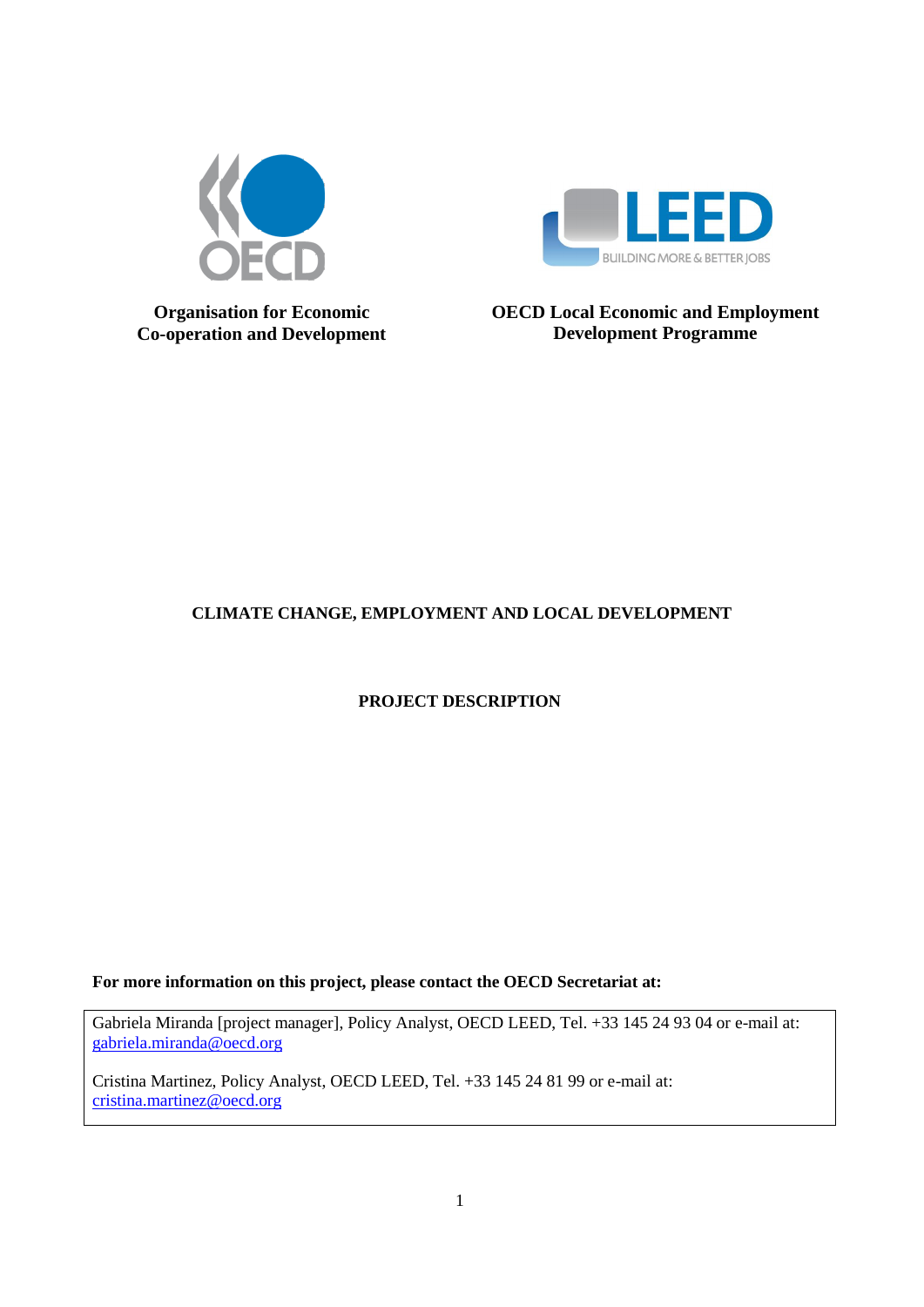#### **Introduction**

The global economic and financial turmoil represents a unique opportunity to restructure the economy and rethink public policies in order to meet international environmental demands. "Greening the economy" is today one of the most pressing issues in most countries, mainly in the context of the implementation of international commitments such as the Kyoto Protocol<sup>1</sup> or the Millennium Development Goals<sup>2</sup> or the possible adoption of new goals and commitments, for example as part of a post-2012 international climate change agreement. Moreover, at the 2009 OECD Ministerial Council Meeting, Ministers of 34 countries adopted the Declaration on Green Growth where they commit to ensure close co-ordination of green growth measures with labour market and human capital formation policies. In the Declaration, Ministers endorsed a mandate for the OECD to develop a *Green Growth Strategy* to support these efforts<sup>3</sup>.

While at the macro level the implications of climate change are widely acknowledged and acted upon, it is at the local level that impacts have yet to be considered in detail. Labour markets at local levels may find themselves under particular pressure to undertake the adjustments required to meet these new challenges. In local economies and among the dense networks of enterprises that underpin such economies, there is real concern that climate change mitigation and adaptation in labour markets will simply mean a reduction in the demand for labour as some jobs may be replaced by technology. This concern grows as some job profiles will be transformed and new skills will be required. However, the local level could lead the transition to a greener labour market and a more sustainable economic development if the current opportunity is seized appropriately.

Supporting the creation of 'green jobs' can be both a partial solution to economic problems and a way of advancing action to counter climate change (TUAC, 2008). According to the UNEP (2008), green jobs include work in agricultural, manufacturing, research and development, administrative, and service activities that contribute substantially to preserving or restoring environmental quality. In the United States, the term "green-collar jobs" is more often used. This term defines well paid, career track jobs that contribute directly to preserving or enhancing environmental quality (Apollo Alliance, 2008). Green-collar workers include professionals but also vocational or trade-level workers, with opportunities for advancement in both skills and wages. But these opportunities are difficult to ensure. Hence, expanding education, training, and skill-building programmes in a broad range of new occupations seems crucial to successfully achieve the transition towards a green economy.

# **Rationale**

The local level can provide a key contribution to the strategies for human resources development as these must be integrated and matched to the economic reality on the ground (OECD, 2008). Hence, labour market institutions at the local level should be able to make decisions and provide strategic orientations in the implementation of public programmes and services, as they have a better knowledge of local business practices, local economic conditions, and industry developments. In partnership with other local stakeholders, labour market institutions can identify skills gaps and deficiencies in current and future green economic sectors, and use this as a basis for developing broad strategic skills and labour market orientations locally.

In addition, there is a gap in policy intervention when it comes to support the acquisition of new techniques and processes by firms. Not enough has been done so far to stimulate and support businesses in their efforts to adapt to climate change. Indeed, in the global recession and the recovery that follows it, small and medium-sized enterprises (SMEs) are struggling to survive in the markets. Competitiveness and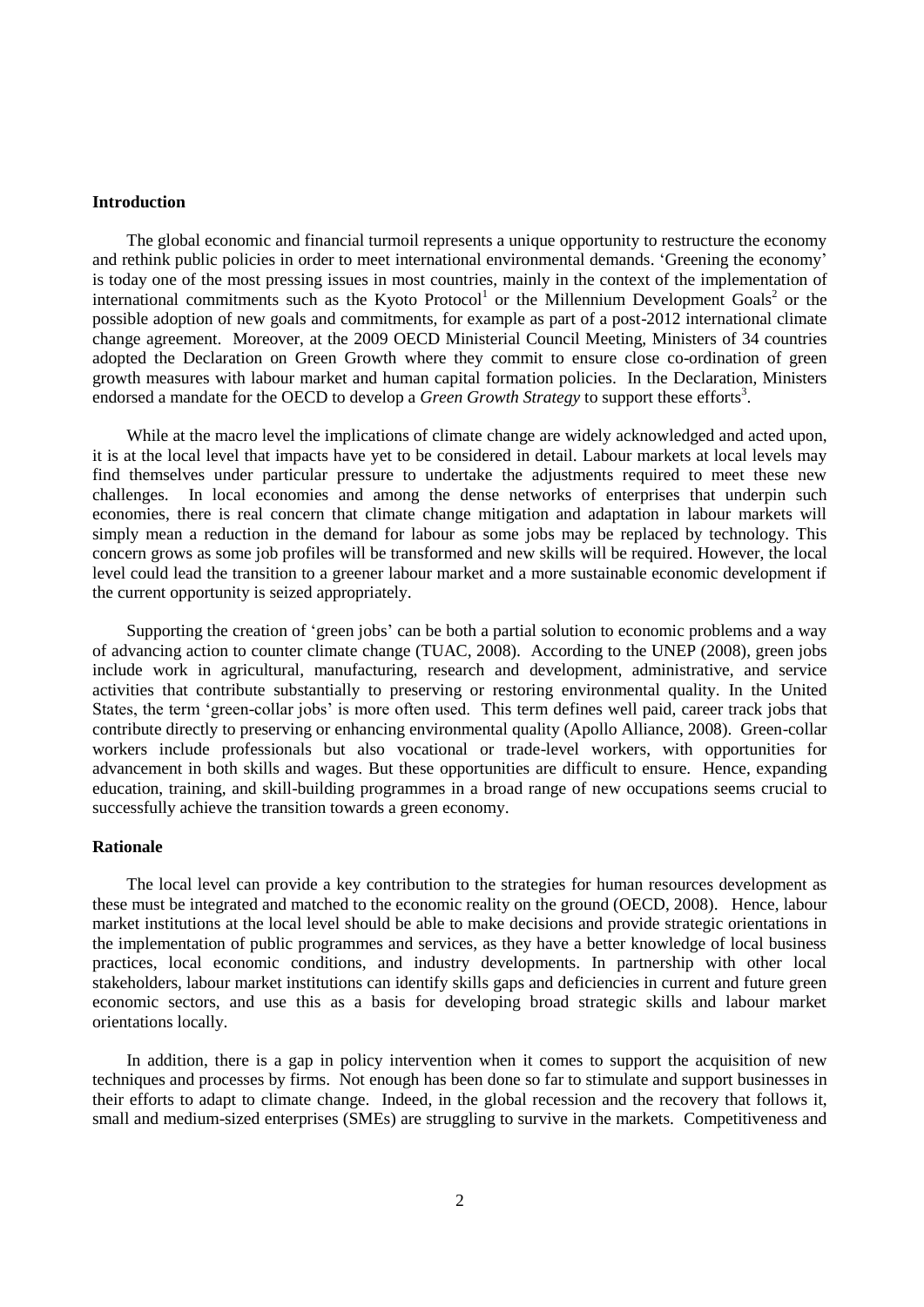productivity levels are difficult to maintain, and shifting towards new and greener processes is not always obvious.

To seize the opportunity to "green" the existing jobs or create new green jobs, businesses need support and incentive mechanisms. As sustainability becomes central to business strategy, there will be an increasing demand for green skills. While the green economy will continue to expand, the business sector may suffer from labour shortage of qualified employees, ranging from low-skill, entry level positions (*e.g.* machinists) with more vocational profiles, to high-skilled higher-paid jobs (*e.g.* engineers). If well planned, active employment policies could include an environmental component such as specific vocational training programmes in the fields of environmental protection and management, and environmental technologies to respond to these demands.

In addition, enterprises may need to transform their business activity to meet greener demands, leading to adjustments in the profiles of their employees and providers, therefore widening the gap between the demand and supply of skills, products and services in the market. To limit this gap and avoid social fractures, it appears important to introduce career ladder programmes so that green jobs offer the possibility of personal and professional advancement within and outside the enterprise. Working in partnerships with unions, public authorities and other local institutions, the business sector could also be a key stakeholder and beneficiary in the process of re-skilling of the workforce, while keeping up productivity levels in the greener economy and expanding to new economic activities.

#### **Objectives of the study**

The study will examine the impacts of climate change (including through its effect on policy and regulations) on local labour markets, with a focus on the creation of green jobs and the development of a skilled workforce to meet the needs of the greener economy. In particular, the project will identify and assess the:

- 1. impacts of the transition to a low-carbon economy on job profiles and skills requirements on the workplace in both, the private and public sectors;
- 2. challenges and opportunities arising for the work of public services and other stakeholders in the relevant policy areas, while meeting greener demands and complying with new regulations; and
- 3. efficiency of mechanisms and practices used to facilitate transformation and adaptation of local labour markets to greener demands.

This study will feed into the *[OECD Green Growth Strategy](http://www.oecd.org/document/10/0,3343,en_2649_37465_44076170_1_1_1_1,00.html)* as part of the contribution of the OECD LEED Programme to this horizontal work.

#### **Outcomes of the project**

This project will analyse the current situation of participating countries/regions in terms of the opportunities to expand to new green activities, creating green jobs, as well as the skills needs and new job profiles that are required. Based on this, the OECD will provide guidance and recommendations on the programmes and initiatives that can be developed by the labour market institutions at the local level to face the challenges of a greener economy. These recommendations will be illustrated by best practice examples (learning models) in order to assist labour market institutions adopt a pro-active approach to tackle these green issues, especially in terms of employment factors affecting local communities.

In particular, the study aims at providing advice and recommendations to labour market institutions at national and local levels on how to: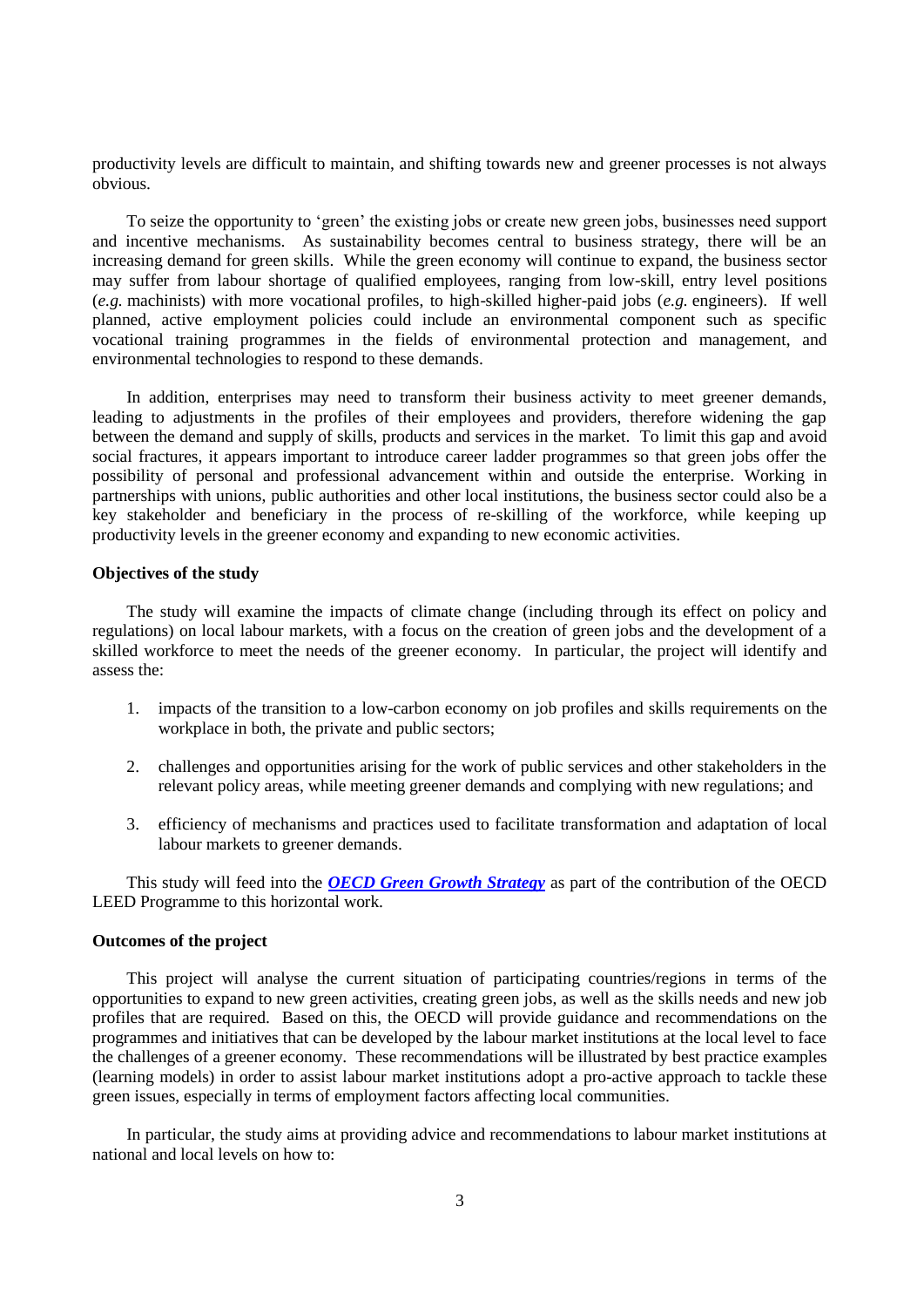- develop broad strategic skills and labour market orientations locally-based on the skills gaps and deficiencies identified in current and future green economic sectors;
- define appropriate policy frameworks to facilitate the transformation of existing jobs into green jobs making use of the existing assets;
- assess the potential expansion of green activities in existing or emerging economic sectors;
- put in place programmes and initiatives to support market transformation towards greener products and services;
- support the training, re-skilling or up-skilling of employees in evolving jobs, both professional and vocational;
- create and consolidate long-term partnerships for green workforce development with key stakeholders;
- define job training programmes tailored to the needs of the green economy;
- ensure that green jobs contribute to improving the environment but also that are good quality jobs that offer a career ladder for workers;
- link economic and workforce development programmes in a sustainable strategy.

# **Methodology**

The study will be performed through the following steps: (1) electronic surveys; (2) identification of cases of significant change or "learning models"; (3) peer review examination of policies and practices in selected countries/areas; and (4) analysis.

### *(1) Surveys*

Electronic surveys will be distributed to firms in the areas studied by the project. In addition, a set of questions related to climate change will be included in surveys performed as part of selected other OECD LEED projects, notably in the LEED Project on Leveraging Training and Skills Development in SMEs. A second survey will be distributed to institutions in charge of providing training schemes or employment programmes in order to understand the changes in the demand of this kind of services. The surveys will seek to generate evidence on the impacts on job profiles and skills requirements on the work place from climate change (both through policy and regulation).

### *(2) Learning models*

A call for papers will be issued to identify cases where innovative policies and practices have been observed. The learning models should identify challenges and opportunities arising for the work of public services and other stakeholders in the relevant policy areas, and mechanisms and practices that have been put in place as a result to facilitate adaptation to greener demands of labour markets locally. These new practices may have led to:

- Transformation of traditional jobs into "green jobs" or the creation of new "green jobs".
- New/adapted training programmes as a response to new skill needs in businesses and/or public organizations or to green demands and regulations.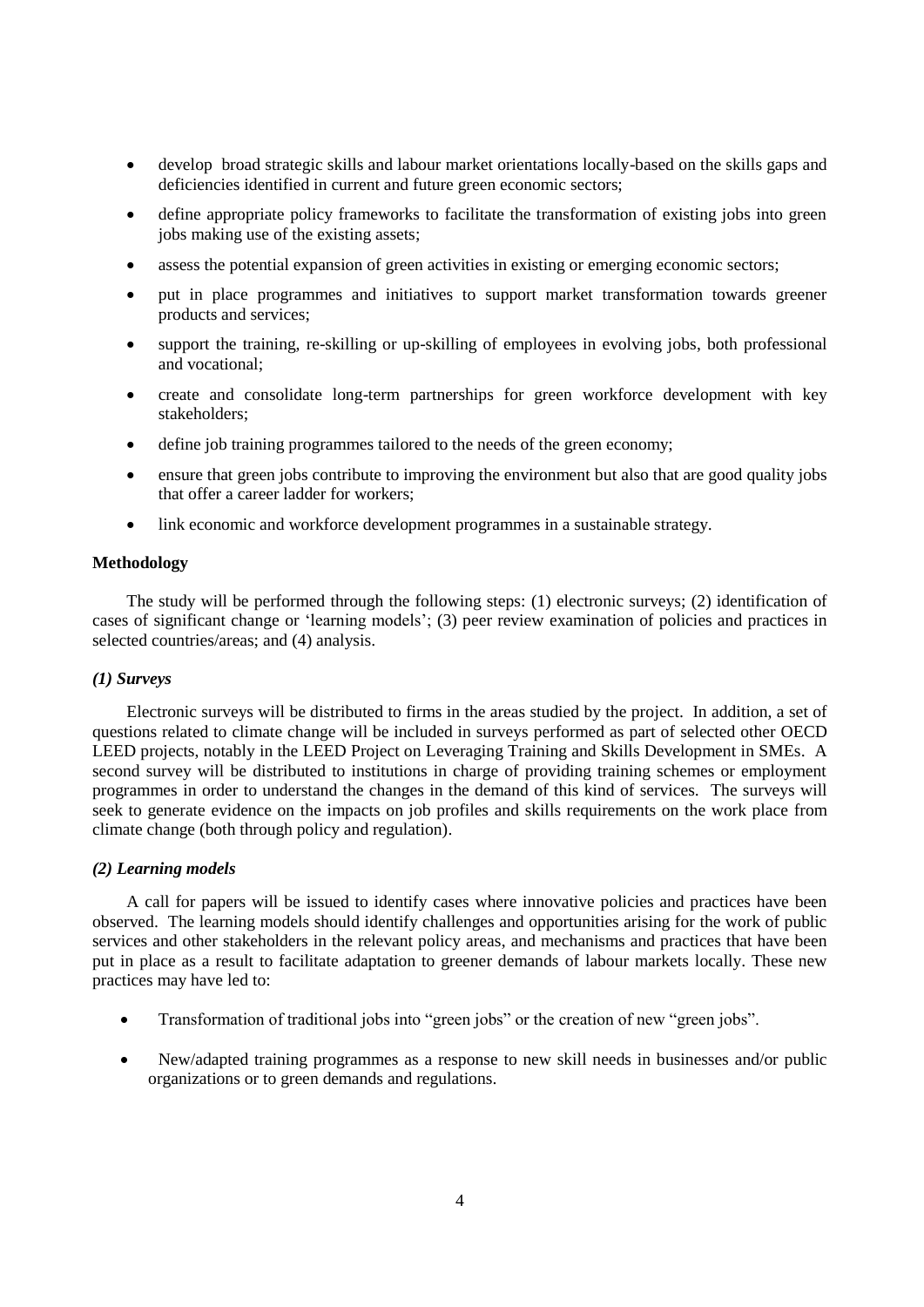#### *(3) Peer review exercise*

A short study visit to selected areas of the participating countries will be held by an international expert team led by the OECD Secretariat. These reviews will seek to deepen the understanding of the challenges and opportunities that are arising for the work of public services and provide more opportunities for learning on mechanisms and practices used to facilitate transformation and adaptation to greener demands of labour markets locally. The study visit will include a series of meetings with stakeholders from the public and private sectors at national and local levels, and other organisations involved in workforce and economic development. Delegates from OECD member countries will be invited to take part in this field study.

Participating countries will be asked to provide background material and documents to prepare an initial diagnostic paper (see Annex1). Based on this background, key sectors for transformation or emergence will be identified prior to the study visit to target the public initiatives that could support the adaptation of the business community to the green economy. The review panel will prompt and identify international approaches that might be particularly effective in the country in question. The study visit and the research in each participant country or region will focus on three thematic areas:

(i) **Greening jobs**, including the analysis of the labour market functioning, the transformation of current jobs in the public and private sector, new job opportunities in emerging sectors, the greening of current economic sectors, making production more efficient, improving the quality of greener jobs, ensuring decent new jobs, etc.

(ii) **Developing green skills**, including the analysis of green workforce development, identifying new green skills needs, defining training needs for the public and private sectors, matching new jobs demand and supply, supporting firms' adjustment to the green economy, etc.

(iii) **Enabling green growth**, including the analysis of the governance of the "green" system, the policy co-ordination, the policy delivery arrangements, identify barriers to green growth, programmes to facilitate transformation of local labour markets, the green stimulus packages, green procurement, the mechanisms to adapt labour market to the green economy, etc.

A report will be available for each of the participating countries. The country study visits will take place during the second phase of the project, throughout 2010.

#### *(4) Analysis*

Based on the responses from the surveys, the learning models and the peer review examinations, a synthesis report will be prepared by the OECD Secretariat, for approval by the LEED Directing Committee. The report will be published by the OECD and disseminated in an international conference (and possibly country seminars). The report will include an analysis of the regions studied, comparing the different approaches adopted and highlighting common issues and problems. It will conclude with a set of policy recommendations on how best to adapt the labour markets to greener demands and on how labour market institutions can support the transition to a cleaner and fairer economy.

## **Outputs and activities**

As all of the OECD projects, the outputs and activities of this project may vary from case to case, depending on the country's priorities, needs and budget. The possibilities offered to participants in this project include: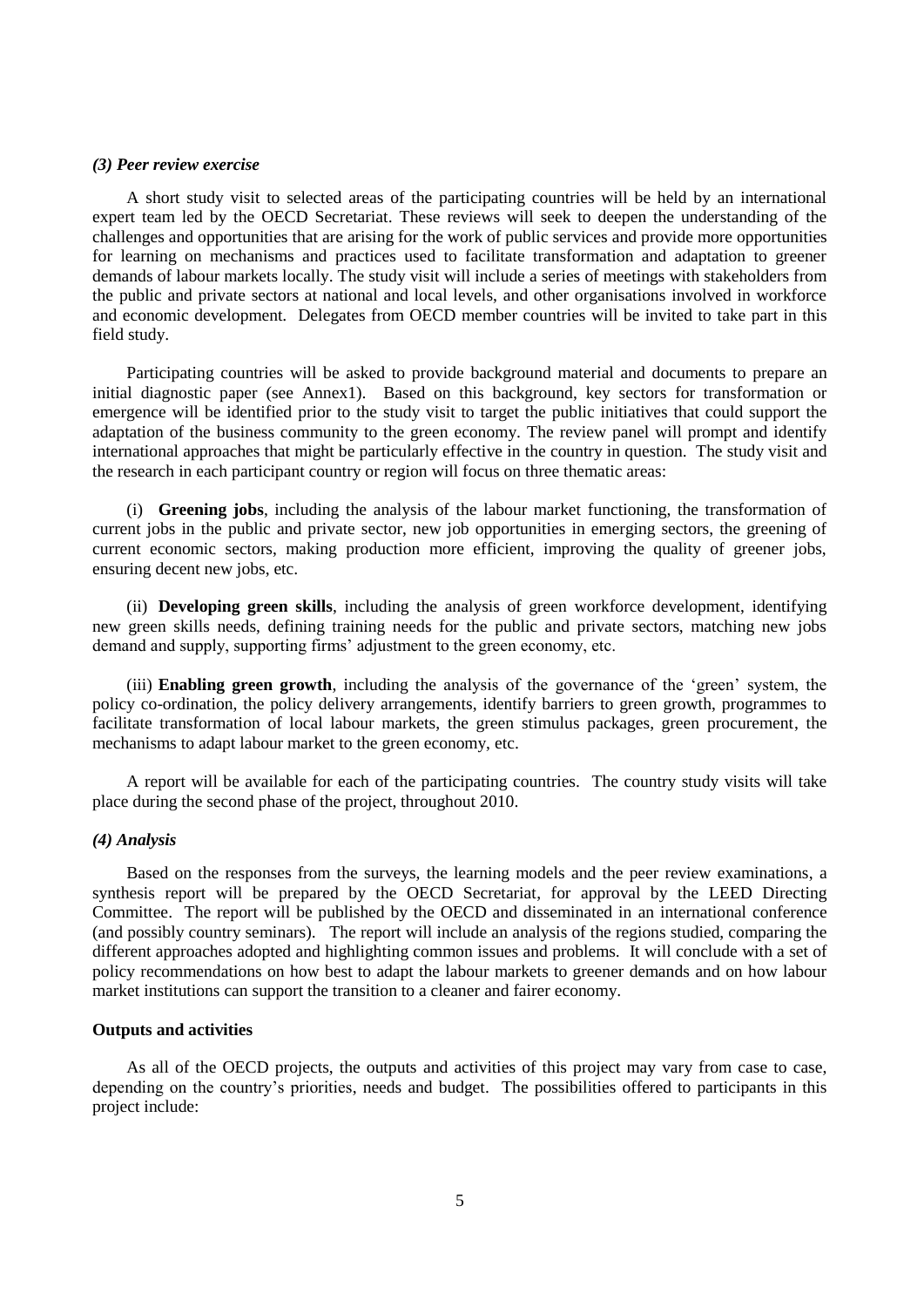**Conceptual paper**: prepared by the OECD Secretariat as background for the overall project. This paper includes desktop research, commissioned papers, learning models, and a matrix.

**Country survey**: definition, creation and implementation of a customised survey for each participant country by the OECD Secretariat. Two surveys are prepared, one addressed to the businesses and the other to public institutions, in order to identify barriers and opportunities to adapt the labour market to the greener economy. The survey will be run online at the beginning of and during each country review.

**Kick-off meeting**: a one-day meeting where the OECD Secretariat meets with representatives of the sponsor organisation(s) in order to understand the challenges, clarify the topics to be addressed, agree on a timescale, identify key stakeholders in the country, and discuss content-related issues.

**Diagnostic paper**: this is a report of the current situation in the country. It will highlight challenges and opportunities that the OECD expert team should look at during the study visit.

**Study visit:** a study visit to selected areas of the participating countries will be carried out by an international expert team led by the OECD Secretariat as part of the peer review exercise.

**Country report (PDF)**: a report will be available for each of the participating countries, including a qualitative (study visit) and quantitative (survey) analysis, a series of recommendations and policy orientations illustrated by good practices abroad. The report can also be printed as a booklet.

**Country seminar**: participant countries may wish to organise a seminar or conference to disseminate the results of this peer exercise. The OECD would bring its own expertise and would invite international experts, academics, and OECD Delegates to enrich the discussions.

# **Participate in this project**

Four countries participate in this series of reviews: Australia (Sydney), Poland (Podlaskie and Pomorskie), Spain (Extremadura) and United Kingdom (London). Countries and regions interested in taking part in these reviews are invited to contact the OECD Secretariat at: [gabriela.miranda@oecd.org](mailto:gabriela.miranda@oecd.org)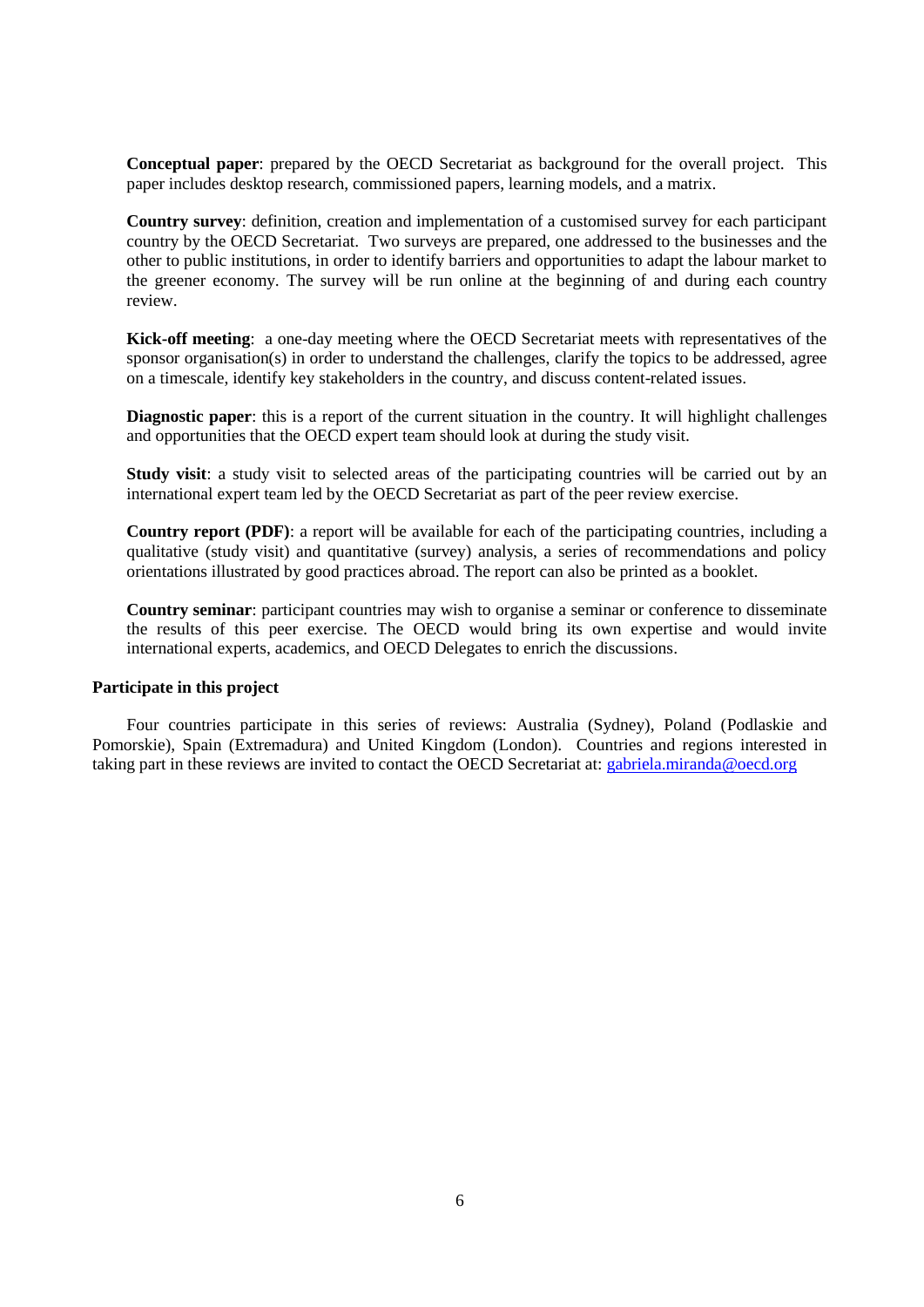# **ANNEX 1**

The list below provides a set of issues that will be looked at in each review depending on the national and local contexts. The issues raised give an overview of the approach of the overall study. This list is not exhaustive, nor fixed, which means that issues might be added or removed to the study upon agreement with the country/region stakeholders.

- Are there any national programmes or initiatives that have been implemented to limit climate change and support green employment?
- What are the barriers faced by the labour market institutions to comply with the environmental regulations due to climate change?
- What are the national commitments and goals for green economic and workforce development?
- Which are the environmental and economic goals that can be defined at the local level? What are the local/regional opportunities to achieve those goals?
- Which are the key economic sectors in the locality? Which are the most labour intensive sectors in the locality?
- Which education programmes could be put in place to raise awareness on the challenge of climate change from early stages?
- How to define and implement a green economic and workforce development programmes in partnership with other local stakeholders?
- Which training programmes for which job profiles (both professional and vocational)?
- Which tools should be used to obtain the resources necessary to strengthen training?
- How can the public sector motivate the private sector to invest in green workforce development?
- How can labour market institutions stimulate the demand for new local green workers?
- What is the role that large corporations could play in leading by example among SMEs?
- How can trade unions and civil society facilitate the dialogue between employees and employers to bridge the gap between green demands and the need for skills?
- Which stimulus packages are required to encourage training and re-skilling within the companies?
- How can the business sector be encouraged to undertake greener but just employment practices?
- How can public programmes stimulate environmental innovation within enterprises? How can green innovation exchanges take place between large and small businesses?
- Can green jobs ensure good quality of life and opportunities for professional and personal development?
- Can green jobs be used as mechanisms to social reintegration and poverty alleviation?